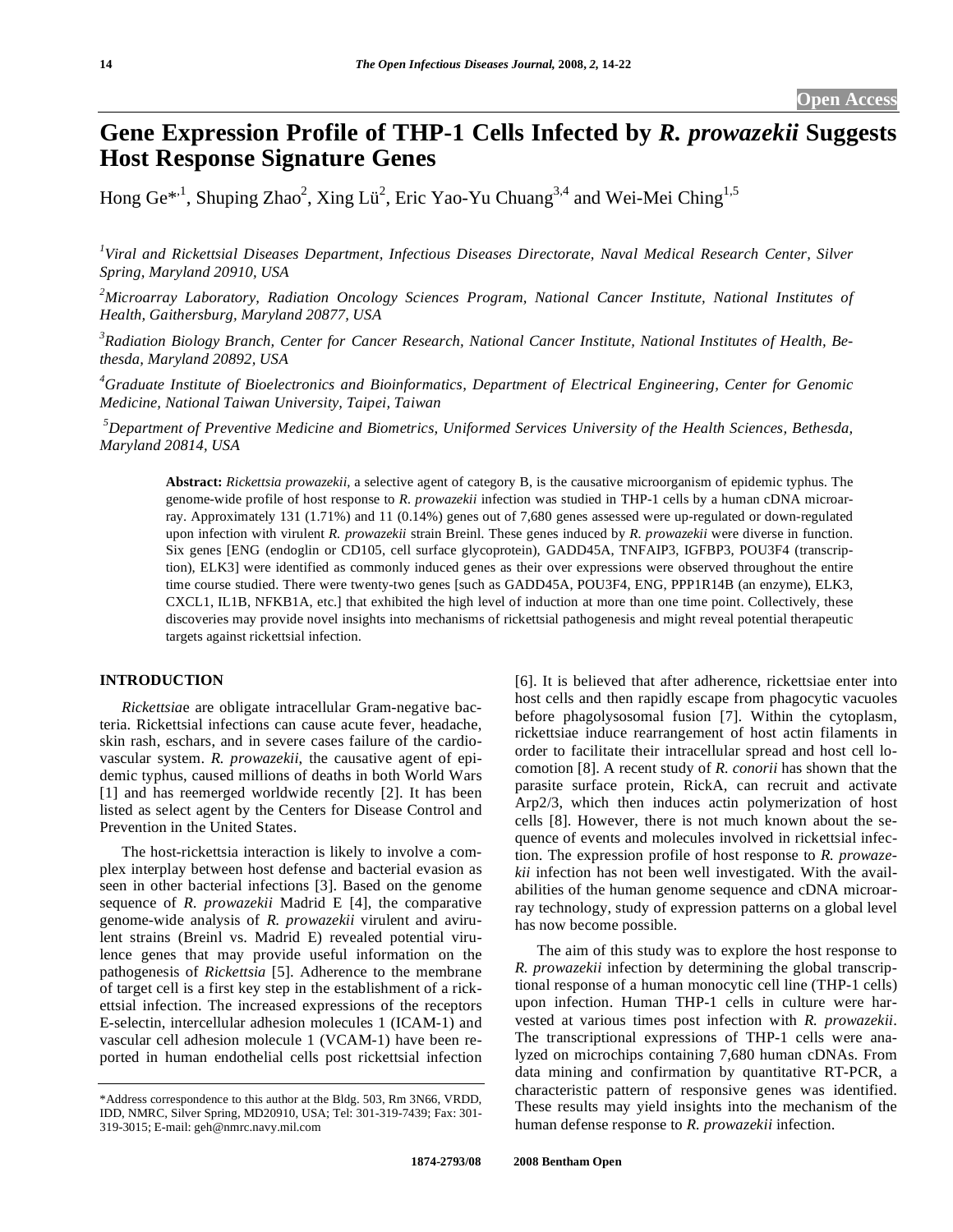#### **MATERIALS AND METHODOLOGY**

# **Host Cell Culture and Exposure to** *R. prowazekii* **Virulent Strain Breinl**

 THP-1 cells originally derived from an acute monocytic leukemia patient were purchased from ATCC. The cells were cultured in RPMI 1640 with 10% FBS for several days until the cell density reached  $1-2x10^7$  cells in 162 cm<sup>2</sup> flask at 37°C, 5% CO<sub>2</sub>. *R. prowazekii* Breinl were inoculated into THP-1 cells with multiplicities of infection around 25:1. The cultures were rocked at room temperature for one hour after which medium was removed and fresh medium was added, then the culture was returned to  $37^{\circ}$ C, 5% CO<sub>2</sub>.

# **Total RNA Isolation**

 The cultures were harvested at 1, 4, 8, 18, and 24 hours (T1, T4, T8, T24) post-infection. Total RNA was extracted immediately using TRIzol (Invitrogen, Carlsbad, CA) following the protocol provided by the manufacturer. RNA was further purified using the RNeasy Mini Kit according to the manufacturer's instructions (Qiagen, Valencia, CA) with an additional step of on-column DNase Digestion using RNasefree DNase (Qiagen, Valencia, CA) to completely remove

|  | Table 1. Primers and Probes Used in Real-Time PCR |
|--|---------------------------------------------------|
|  |                                                   |

DNA. The yield, integrity, and purity of total RNA were determined by agarose gel electrophoresis and the ratio of O.D. 260/280.

# **Probe Labeling, Microarray Hybridization, and Image Analysis**

 The microarray slides used for this study contained 7,680 human cDNA clones (National Cancer Institute ROSP 8K Human Array) purchased from Research Genetics (Huntsville, AL). The cDNAs were spotted onto poly-Llysine-coated slides by a computerized OMNI Grid Arrayer (GeneMachines, San Carlos, CA). THP-1 cells at T1-T24 post-infection and un-infected cells at corresponding time points were collected. Equal amount of RNAs (20-40 μg) from infected and uninfected cells were reverse transcribed and labeled with fluorescent Cy3 or Cy5 analogs of dCTP, respectively (Amersham, Piscataway, NJ). The labeled cDNAs were purified, concentrated, and hybridized onto microarray slides.

The microarrays were scanned at a  $10$ - $\mu$ m resolution on a GenePix 4000A scanner (Axon Instruments, Inc., Foster City) to obtain maximal signal intensities with  $< 1$  % probe saturation. The Cy5- and the Cy3-labeled cDNA samples

| Target Sequence (5'-3') |  |
|-------------------------|--|
| GADD45A                 |  |
|                         |  |
|                         |  |
|                         |  |
| PPP1R14B                |  |
|                         |  |
|                         |  |
|                         |  |
| <b>ENG</b>              |  |
|                         |  |
|                         |  |
|                         |  |
| NFKB1A                  |  |
|                         |  |
|                         |  |
|                         |  |
| ILB1                    |  |
|                         |  |
|                         |  |
|                         |  |
| <b>CXCL1</b>            |  |
|                         |  |
|                         |  |
|                         |  |
| TNFAIP3                 |  |
|                         |  |
|                         |  |
|                         |  |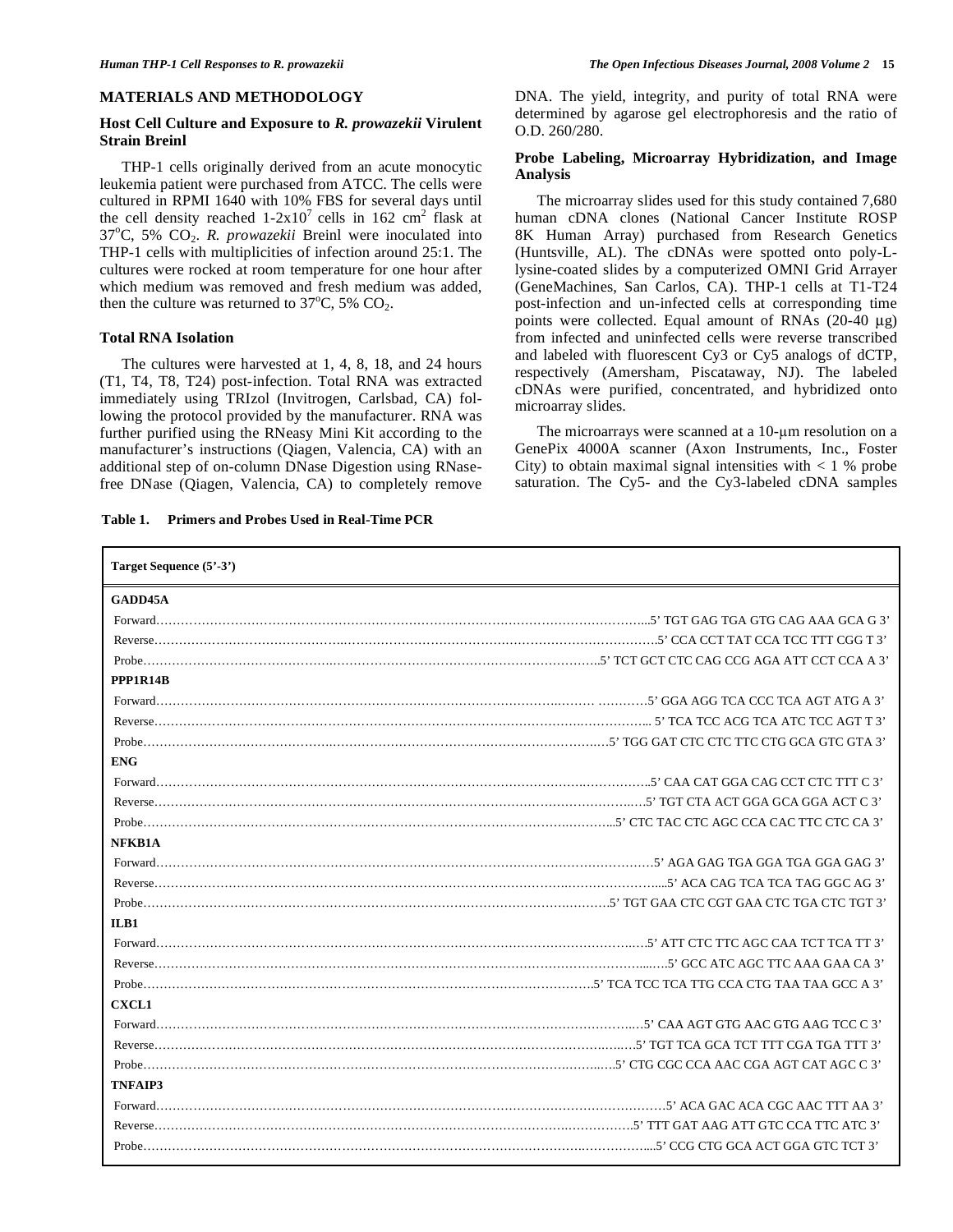were scanned at 635 nm and 532 nm, respectively. The resulting TIFF images were analyzed by Gene Pix Pro 4.0 software (Axon Instruments, Inc., Foster City). Microarray data were stored in the NIH microarray database. The ratios of intensities of the infected to control samples for all targets were determined after background subtraction. Raw intensity profiles were analyzed using the mAdb tools (National Center for Biotechnology Information, NIH). The data were further analyzed by using TreeView and Cluster [9]. Ingenuity Pathway Analysis (IPA) [10-11] was applied to the data as an additional method to further evaluate the functional significance of genes. IPA uses a curated database to construct different regulatory networks of imported genes. Each gene identified by IPA was mapped to its corresponding gene object in the Ingenuity Pathway Knowledge Base. This program uses its knowledge base to identify interactions between focus genes and other related genes in order to create networks. IPA produces a statistical score for each network according to the fit of the network to the set of focus genes. The score is the negative log of p and indicates the likelihood of the focus genes in the network due to random chance. A core of 3 means that there is a 1/1000 chance that the focus genes are in a network due to random chance. Therefore, the scores of 3 or higher have a 99.9% confidence of not being generated by random chance alone. This score was used as a cut-off point for identifying gene networks that are significantly regulated by *R. prowazekii* infection.

#### **Reverse Transcription and Real Time RT-PCR**

RT was carried out using MessageSensor<sup>TM</sup> RT Kit (Ambion), which was specifically designed for elevated sensitivity in real time PCR. Real time PCR primer pairs and probes for selected genes were designed using TaqMan Design 2.0 software (ABI, Weiterstadt, Germany) and are shown in Table **1**. The sequences of exon and intron of those genes were searched and either primer or probe covered exon/exon junction to avoid the amplification of genomic DNA. The procedures for real time PCR were performed as described previously [5]. The probes were labeled with 6-carboxyfluorescein (FAM) and the new generation quencher (BHQ-1) at the 5' and 3' ends, respectively, by Biosearch Technologies (Novato, CA). PCR cycling was conducted using a SmartCycler (Cepheid, Sunnyvale, CA) in a total volume of 25 μl containing 1x TaqMan Universal PCR Master Mix (Applied Biosystems), 0.2 μM of each primer, 0.1 μM probe, and 1 μl of diluted cDNA template. The probe and primers for 18 S rRNA gene purchased from Biosource International were included as an endogenous reference. The comparative  $C_T$  (threshold cycles) method was applied using arithmetic formulas  $(2^{AAC}r)$  (ABI system, AB, Piscataway, NJ). PCR reactions with no-cDNA templates were included as negative controls. Real time RT-PCR assays were performed in triplicate for each sample at every time point, and a mean value and standard deviation were calculated for the relative RNA expression levels.

## **RESULTS**

# **Hierarchical Clustering of Signature Genes and their Functional Categories**

 To characterize the host gene response to *R. prowazekii*, a human cDNA microarray containing 7,680 genes was used. THP-1 cells infected with *R. prowazekii* were harvested at T1-T24. Total RNA was extracted for cDNA synthesis. To exclude the possibility of cross hybridization of bacteria cDNA to human microarray slides, poly dT was used as primer for Cy3 or Cy5 incorporation reaction instead of random primers in all the labeling procedures since rickettsial mRNA lacks poly A at 3' end. The differences in signal intensities of co-hybridization experiments were compared for each spot between infected and uninfected control cells.



**Fig. (1).** H. cluster image of 142 genes with fluorescence ratios of  $\geq$  1.5 or  $\leq$  0.667 at any two time points compared to uninfected control. Lane 1 to 5 indicates the time course at T1-T24 after infection. The genes are ordered by similarity in their expression patterns across the time course. Color indicates relative expression intensity (red, increased; green, decreased; and grey, missing data).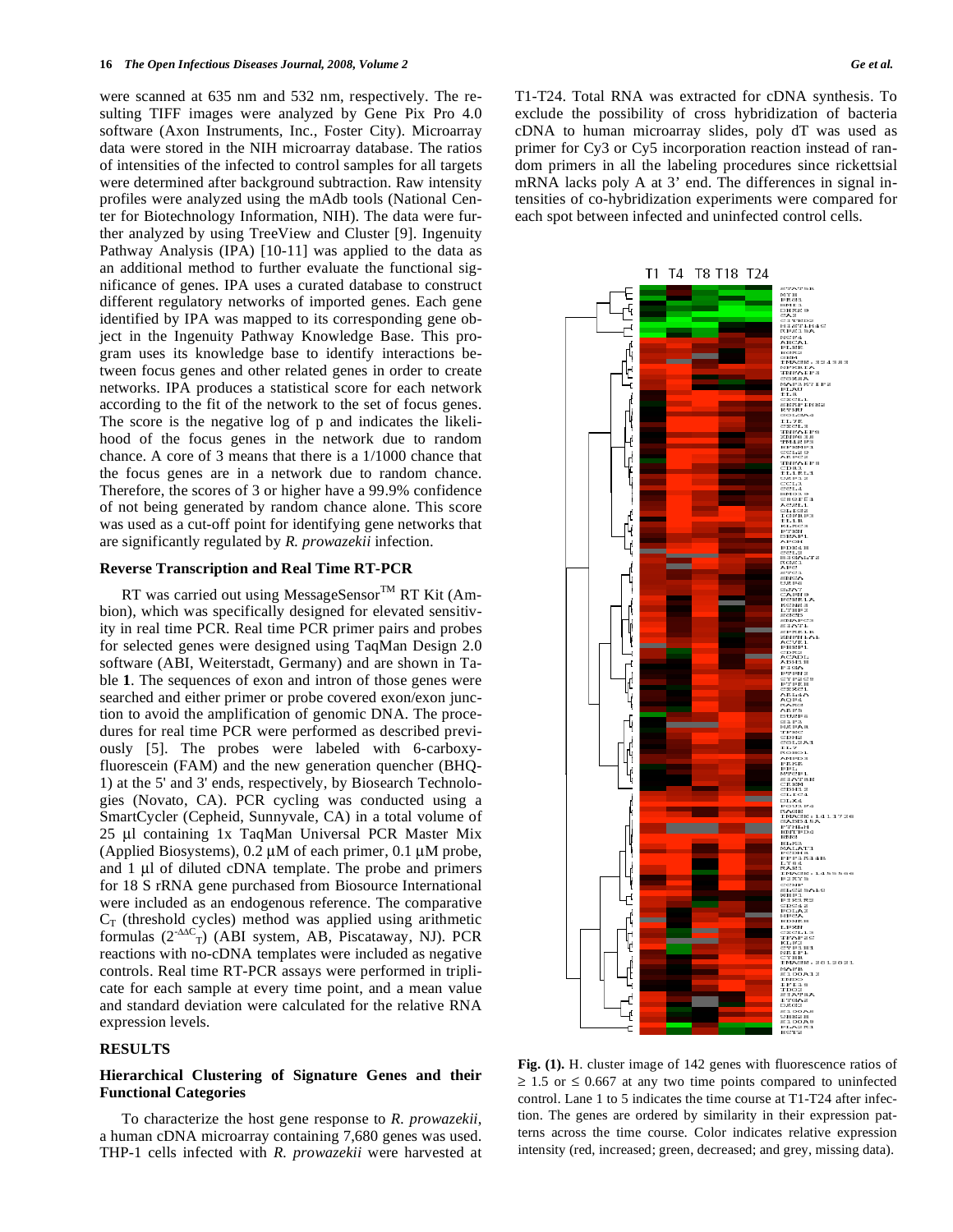#### Table 2. 142 Genes Up-Regulated by ≥ 1.5 Fold or Down-Regulated by ≤ 0.667 at More than One Time Points Post-Infection

|                           | <b>Induced</b> (131)           |                             |                    |  |
|---------------------------|--------------------------------|-----------------------------|--------------------|--|
| Cytokines (4)             | Receptor (11)                  | Apoptosis/growth arrest (3) | $\rm PRG1$         |  |
| IL1B                      | IL7R                           | <b>PRKR</b>                 | CA <sub>2</sub>    |  |
| IL1RL1                    | P <sub>2</sub> RY <sub>5</sub> | PTEN                        | $\mathbf{BMI1}$    |  |
| G1P3                      | <b>EDNRB</b>                   | GADD45 $\alpha$             | STAT5B             |  |
| PBEF1                     | PTPN2                          |                             | $NCF4$             |  |
|                           | <b>PTPRB</b>                   | Proliferation (3)           | PLA2R1             |  |
| Chemokines (8)            | <b>RARG</b>                    | $CCNF$                      | RPS15A             |  |
| IL8                       | ACVR1                          | MTCP1                       | HIST1H4C           |  |
| MIP1B/CCL4L               | SERPINE2                       | IGFBP3                      | <b>MYB</b>         |  |
| CXCL1/GRO1                | FCER1A                         |                             | CITED <sub>2</sub> |  |
| CXCL3/GRO3/MIP2B          | LY64                           | Enzyme (21)                 | DHRS9              |  |
| CXCL13/BLC                | IL27RA                         | <b>KYNU</b>                 |                    |  |
| CCL2/MCP1                 |                                | <b>INDO</b>                 |                    |  |
| CCL3/MIP1A                | Signalling (14)                | AMPD3                       |                    |  |
| CCL <sub>20</sub>         | PTHLH                          | USP12                       |                    |  |
|                           | MAP3K71P2                      | USP32                       |                    |  |
| Adhesion (10)             | PIK3R2                         | UBE2B                       |                    |  |
| ${\rm ENG}$               | RGS1                           | SIAT8A                      |                    |  |
| $\operatorname{LPXN}$     | PDE4B                          | SIAT8E                      |                    |  |
| <b>APC</b>                | ARF5                           | SIAT1                       |                    |  |
| TNFAIP6                   | TM4SF3                         | ENTPD4                      |                    |  |
| ITGA2/CD49B               | LTBP2                          | <b>ACADL</b>                |                    |  |
| PCDH8                     | CDC42                          | PPP1R14B                    |                    |  |
| CDH <sub>2</sub>          | ARL4A                          | COX8A                       |                    |  |
| CAPN9                     | GEM                            | POLA <sub>2</sub>           |                    |  |
| ROBO1                     | HSPA8                          | ADH1B                       |                    |  |
| CDH12                     | DUSP <sub>6</sub>              | $\operatorname{ACSL1}$      |                    |  |
|                           | ECT2                           | CYP2C9                      |                    |  |
| Cytoskeletin/motility (7) |                                | CYP1B1                      |                    |  |
| $\mbox{{\sc ARPC2}}$      | Transcription (14)             | $\rm TDO2$                  |                    |  |
| $SGCD$                    | ${\rm NFKB1A}$                 | ENTPD4                      |                    |  |
| SPRR1B                    | $\ensuremath{\mathsf{NRIP1}}$  | B3GALT2                     |                    |  |
| C8orf1                    | TFAP2C                         |                             |                    |  |
| COL2A1                    | $OLIG2$                        | Miscellaneous (20)          |                    |  |
| PPL                       | $\sf{CREM}$                    | CD83                        |                    |  |
| ${\rm HPCA}$              | Ikaros                         | KLRC2                       |                    |  |
|                           | $\ensuremath{\mathrm{KLF2}}$   | $\mathbf{CYBB}$             |                    |  |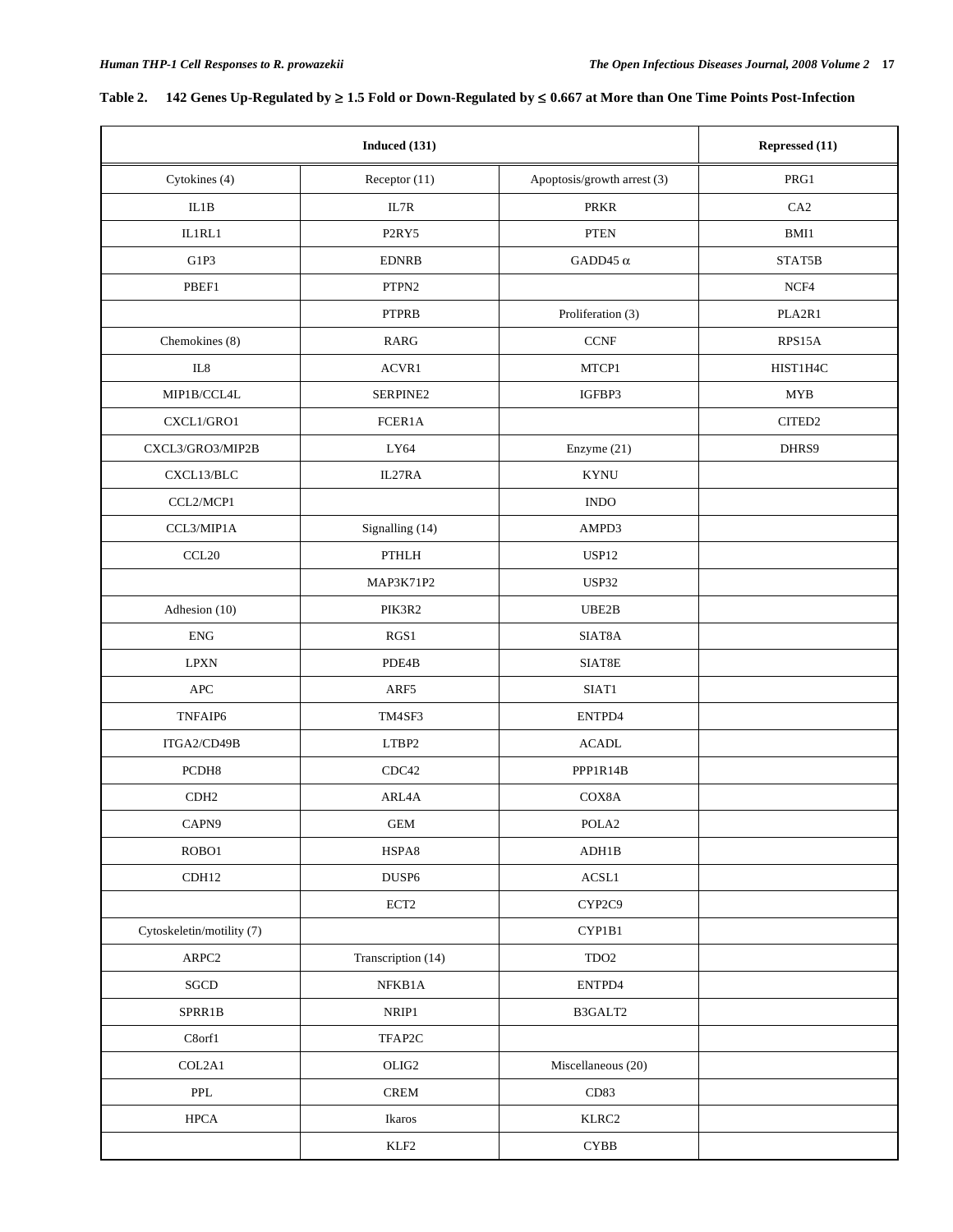|  | (Table 2). Contd |
|--|------------------|
|  |                  |

|                         | Repressed (11)     |                             |  |
|-------------------------|--------------------|-----------------------------|--|
| Transporter (6)         | POU3F4             | DLX4                        |  |
| AQP4                    | IFI16              | EGR <sub>2</sub>            |  |
| KCNS3                   | ELK3               | <b>MAFB</b>                 |  |
| <b>SLC25A10</b>         | <b>TFEC</b>        | CDR <sub>2</sub>            |  |
| CLIC4                   | CXXC1              | C6orf142                    |  |
| ABCA1                   | <b>ZNF638</b>      | DEAF1                       |  |
| <b>APOH</b>             | SNAPC3             | RAE1                        |  |
|                         |                    | <b>BM039</b>                |  |
| Calcium ion binding (7) | Anti-apoptotic (3) | WBP1                        |  |
| EFEMP1                  | TNFAIP3            | MALAT1                      |  |
| STC1                    | TNFAIP8            | PLAU                        |  |
| <b>PLEK</b>             | <b>SNCA</b>        | GJA7                        |  |
| S100A8                  |                    | <b>RAGE</b>                 |  |
| S100A9                  |                    | Unknown (image: 324383)     |  |
| S100A12                 |                    | Unknown (image: $1411726$ ) |  |
| DSG <sub>2</sub>        |                    | Unknown (image: 1455566)    |  |
|                         |                    | Unknown (image: 2012021)    |  |

 To explore the signature gene expression profiles over an infection period, we set the criteria that the change in expression level must be  $\geq 1.5$  or  $\leq 0.667$  fold at more than one time point. These criteria identified 131 up-regulated and 11 down-regulated genes that account for about 2% of the total 7,680 genes assessed. The differentially expressed genes were clustered hierarchically (Fig. **1**). The pattern revealed remarkable changes in gene expression, including both upand down-regulation. Some genes were induced rapidly at T1 while others were induced at later times, most of the gene expressions returned to baseline level by T24. These results were presented in dendrograms in which the lengths of the branches are proportional to differences in gene expression of host at different time points.

 These genes with a variety of biological functions represent a shared transcriptional response over the time course after infection. Their functions and biological processes involved were classified in Table **2**. A total of 8.5% (12/142) of the induced genes functionally belong to cytokines (IL1B, IL1RL1, G1P3, and PBEF1) or chemokines (IL8, MIP1B, CXCL1, 3, 13, and CCL2, 3, 20), which are important for cell growth and inflammatory responses. Notably, several other subsets of genes were identified with functions related to adhesion, cytoskeleton/motility, and calcium ion binding. The responsive genes which function in apoptosis or antiapoptosis that were up-regulated included PRKR, PTEN, GADD45A, TNFAIP3, TNFAIP8, and SNCA. There were a large number of induced genes that were categorized as receptors or enzymes or have roles in signaling, transcription, and proliferation. We defined these 142 genes as the human monocyte signature genes that may reflect major signaling pathways or cascades stimulated upon the infection of *R. prowazekii*.

# **Defining Common Outliers and Most Abundantly Up Regulated Transcripts**

 Cluster analysis of expression profiles at these five time points indicated that those at T4 and T8, and T18 and T24 were more similar to each other by grouping in the same clusters, while that of T1 was the most dissimilar time point as illustrated by the dentrogram in Fig. (**2A**). Using the cutoff of  $\geq$ 1.5-fold, we found six genes (ENG, GADD45A, TNFAIP3, IGFBP3, POU3F4, and ELK3) were affected over the entire infection time course. Therefore they were designated as common outliers. Their expression patterns are shown in Fig. (**2B**). These genes were up-regulated at T1 and T4. The fold of increase declined at T8, and then up again at T18. All of them returned to 1.5-2.5 fold induction at T24.

 We also searched for highly induced genes among signature genes that together with common outliers might serve as biomarkers for *R. prowazekii* infection. We set a criterion for this selection: the induction of expression should be 2.0-fold or greater at more than one time point, or 3.0-fold or greater at a single time point. Twenty-two genes met this criterion (Table **3**). Among them, six genes are cytokines or chemokines (IL1B, MIP1B, CXCL1, CXCL3, CCL2, and CCL20); three are transcription factors (NFKB1A, ELK3, POU3F4); and the others as receptors, or genes involved in signaling, cell cycle, anti-apoptosis, and adhesion, etc.

# **IPA Pathway Analysis of Genes Affected at the Transcriptional Level After** *R. prowazekii* **Infection**

 To further investigate the biological pathways and interactive networks of these genes affected by rickettsial infection, IPA was used. IPA distributes selected genes into networks defined by known interactions from scientific publications and then associates these networks with biological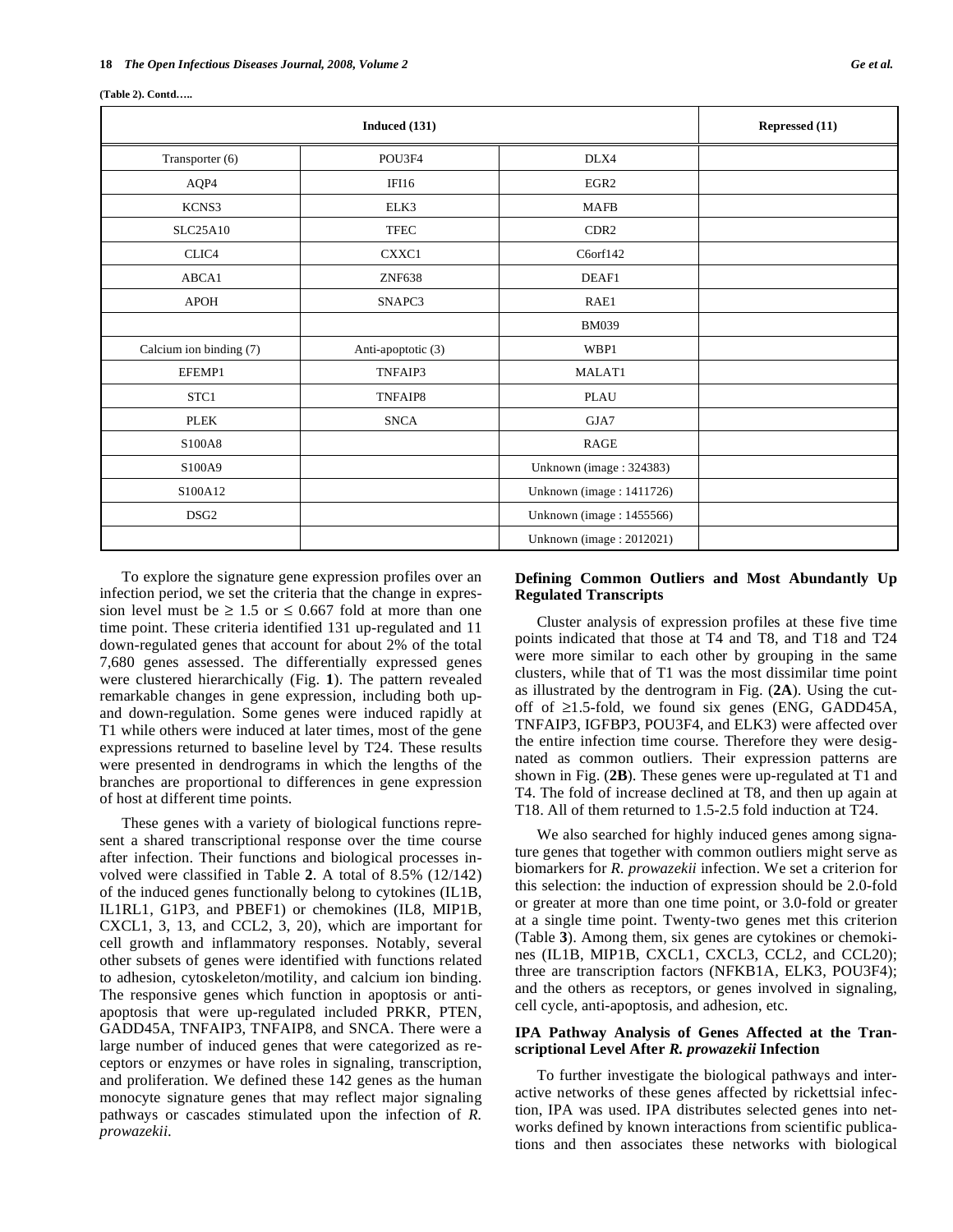

**Fig. (2).** The time course of gene response of THP-1 cells following *R. prowazkeii* infection. (**A**) Dendrogram comparing the correlation coefficient of host gene expression from T1-T24. (**B**) Graphical representation of the expression of common outliers through a time course.

| Gene                               | T1     | <b>T4</b> | <b>T8</b>        | <b>T18</b>        | <b>T24</b>       |
|------------------------------------|--------|-----------|------------------|-------------------|------------------|
| GADD45A                            | $\, +$ | $+$       | $\, +$           | $\! +$            | $\, +$           |
| POU3F4                             | $\, +$ | $+$       | $+$              | $\qquad \qquad +$ |                  |
| ${\rm ENG}$                        | $\! +$ | $\, +$    | $\, +$           | $\! +$            |                  |
| PPP1R14B                           | $\pm$  | $\pm$     |                  | $^+$              |                  |
| ELK3                               | $\! +$ | $+$       |                  | $\qquad \qquad +$ |                  |
| CXCL1                              |        | $+$       | $+$              | $^+$              |                  |
| $\rm IL1B$                         |        | $+$       | $\boldsymbol{+}$ | $^+$              |                  |
| NFKB1A                             | $\, +$ | $\,+\,$   |                  |                   |                  |
| $\text{MIP1B/CCL4}$                |        | $\pm$     | $\boldsymbol{+}$ |                   |                  |
| CXCL3                              |        | $^+$      | $^+$             |                   |                  |
| CCL2                               |        | $+$       | $+$              |                   |                  |
| TM4SF3                             |        | $\, +$    | $\, +$           |                   |                  |
| TNFAIP6                            |        | $\pm$     | $\pm$            |                   |                  |
| $\ensuremath{\text{CCL20}}\xspace$ |        | $\, +$    | $\, +$           |                   |                  |
| OLIG2                              |        | $\, +$    |                  | $^+$              |                  |
| CCNF                               |        | $+$       |                  | $\! +$            |                  |
| RAE1                               |        | $\, +$    |                  | $\qquad \qquad +$ |                  |
| LY64                               |        | $\, +$    |                  | $^+$              |                  |
| IM 1455566                         |        | $\, +$    |                  | $\boldsymbol{+}$  |                  |
| IM 2012021                         |        |           |                  | $\qquad \qquad +$ | $\boldsymbol{+}$ |
| TNFAIP3                            |        | $+$ *     |                  |                   |                  |
| TDO <sub>2</sub>                   |        |           |                  | $+^*$             |                  |

**Table 3. Twenty-Two THP-1 Genes Activated Post-Infection with** *R. prowazekii* **(2.0 in at Least Two Time Points or 3.0 at a Single Time Point)**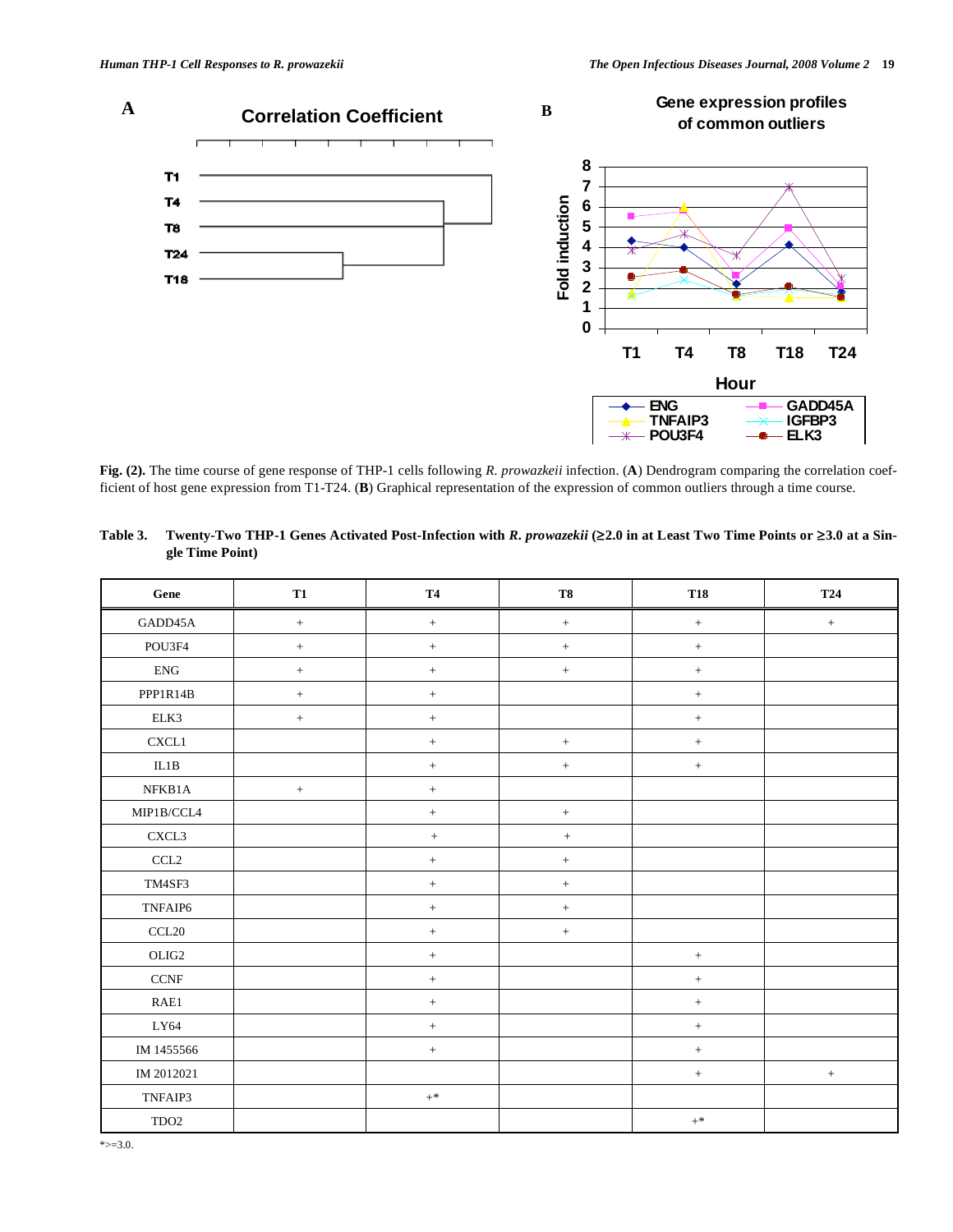| ID | Genes*                                                                                                                                                                                                                                                         | <b>Score</b> | <b>Top functions</b>                                                                                      |
|----|----------------------------------------------------------------------------------------------------------------------------------------------------------------------------------------------------------------------------------------------------------------|--------------|-----------------------------------------------------------------------------------------------------------|
|    | ACSL1, ACVR1, AMPD3, BDKRB1, C9ORF26, CCBP2, CCL2, CCL3, CCL4,<br>CCL20, CD83, CITED2, COX8A, CREM, CXCL3, EGR2, GADD45A, HAS1,<br>IGFBP3, IL8, IL1B, IL1RL1, IRAK4, NFKBIA, PGDS, PLAU, PMP2, PTEN,<br>ROBO1, S100A8, S100A9, SCYE1, SLC25A4, TFAP2C, TNFAIP8 | 46           | Cellular Movement, Cell-To-Cell<br>Signaling and Interaction, Viral Func-<br>tion                         |
| 2  | ACADL, ASS, CA2, CD82, CHST4, CLIC4, CXCL13, EDNRB, EIF2AK2, FABP1,<br>FABP5, FPR1, GADD45A, HNRPA1, HSD11B1, HSP90B1, HSPD1, IFNK, IL24,<br>INDO, ITGA4, ITGB7, KYNU, LPXN, LTBP2, NR1H3, NUTF2, PPARA, PPARD,<br>PTPN2, RAGE, RETN, RGS1, ST6GAL1, TNF       | 21           | Cardiovascular System Development<br>and Function, Cellular Movement,<br>Lipid Metabolism                 |
| 3  | ACVRL1, BRCA1, CAPN2, CAPN8, CAPN9, CAPN11, CDH2, CSH1, CTSD,<br>CYP1B1, DDX5, DSG2, DUSP6, EFEMP1, EGF, ELF3, ENG, ESR1, G1P3,<br>GADD45A, GJB1, GOLGA4, HIST1H4C, IRF6, IRS2, PIK3R2, PLSCR1,<br>PPP1R14B, PTGS1, SERPINB5, STC1, TERT, TGFB3, TGFBR2, VEGF  | 19           | Cancer, Cellular Movement, Drug<br>Metabolism                                                             |
| 4  | APOH, AQP4, ARL4A, BMPR1B, CASP3, CCL9, CTNNB1, CYP2E1, DMD, DTX1,<br>ECT2, GCG, GCLC, KLRC3, LEP, MARCKSL1, OLIG2, OSM, PCSK1, PCSK2,<br>PIGA, PIGC, PIGP, PIGY, POU3F4, PRG1, SHH, SIM1, SNCA, ST8SIA5, TDO2,<br>TNFRSF11B, TNFSF11, TSPAN8, WBP1            | 19           | Cellular Development, Tissue Mor-<br>phology, Skeletal and Muscular Sys-<br>tem Development and Function  |
| 5  | ABCA1, ARF5, BIRC2, CCL4, CDKN1A, CTSS, CYBA, CYBB, DIABLO, G1P2,<br>GADD45B, HGF, HNRPA2B1, IFNG, IL32, IRF2, KRT19, LDHA, NCF4, OCLN,<br>PDE4B, PIM1, PLA2G1B, PLA2R1, PLEK, PRTN3, PTPRB, RARG, SCYE1,<br>SLC2A1, SLC2A2, SPI1, ST8SIA1, TFEC, TNFAIP6      | 17           | Cellular Growth and Proliferation, Cell<br>Death, Immune and Lymphatic System<br>Development and Function |
| 6  | APC, ARG1, ARPC2, ARPC5, CALM2, CDK2AP1, CDR2, CYP2C9, DEAF1,<br>DHRS9, E2F1, FCER1A, FCGR1A, FKBP5, G3BP, GBP2, GEM, HSP90B1, IER3,<br>KLF2, LDHA, MYC, NR3C1, POLA2, PPL, RHOB, ROCK1, ROCK2, RPS15A,<br>S100A6, SERPINF2, SGK, SPRR1B, TGFB1, TGTP          | 15           | Cancer, Cellular Growth and Prolifera-<br>tion, Endocrine System Disorders                                |

| Table 4. Top 6 Networks Generated from IPA for Gene Expressions Affected by R. prowazekii Infection |  |
|-----------------------------------------------------------------------------------------------------|--|
|                                                                                                     |  |

Bold genes were those identified by the microarray analysis (Bold only: up-regulated genes, bold with underline: down-regulated genes). Other genes were either not on the expression array or not significantly regulated. A score of >3 were considered statistically significant (p<0.001) by IPA.

pathways. IPA identified 10 statistically significant networks from 142 signature genes. The first six significant networks are shown in Table **4**. Results showed that there are statistically significant interactions among these gene products that were modulated by *R. prowazekii*. These networks involve cellular movement, cell- to -cell signaling and interaction, lipid metabolism, cellular growth and proliferation, cell death, immune response, etc. Fig. (**3**) showed the top first network identified by IPA. Among this network, CCL2, IL1B, IL8, and NFKB1A seemed to be located at the center points to connect multiple points, suggesting their crucial roles in response to *R. prowazekii*.

## **Confirmation of Responsive Genes by Real Time PCR**

 From the lists of the most highly induced genes and the common outliers, the expressions of six genes were selected for further analysis by Taqman quantitative real-time reverse transcriptive PCR (RT-qPCR). The same preparation of RNA used in microarray experiment was used for qPCR with primers and probes specific for GADD45A, PPP1R14B, ENG, NFKB1A, IL1B, CXCL1, and TNFAIP3. All these genes showed an induction in different magnitude over the time course (Table **5**). Generally speaking, the data from microarray screening and qPCR were in good agreement. The identification and confirmation of a core set of genes which were induced early in the rickettsial pathogenesis might be of value in the development of new strategies for early diagnosis.

## **DISCUSSION**

 The approach of global gene expression profiling on cDNA microarrays was employed and revealed a large number of genes differentially regulated. The results also suggested that the host response to rickettsial infection is a complicated process involving both induction and repression of groups of genes, with up-regulated genes the overwhelming majority. The genes induced by the infection were diverse in their functions as well. Overall, the alterations in the expression of these genes occurred in a time-dependent manner. Observing networks of differentially expressed genes during infection suggested that the co-expressed genes might also be co-regulated. The expression pattern in this study was compared with the features of eight other bacteria infections including Gram-negative, Gram-positive bacteria and mycobacteria [12]. This comparison revealed that about a quarter of 142 regulated genes caused by *R. prowazekii* infection were also reported in these infections. Majority of the genes identified in this study are not differentially expressed during other bacterial infections. It is reasonable to hypothesize that clusters of up- or down-regulated genes would constitute a signature pattern of expression, which might be specific for rickettsial infection (Table **2**).

 To establish the list of genes that responded most substantially to the pathogen *R. prowazekii*, a total of 22 host genes were identified (Table **3**). Among them, the inductions of eight genes were detected at three or four time points (GADD45A, POU3F4, ENG, PPP1R14B, ELK3, CXCL1,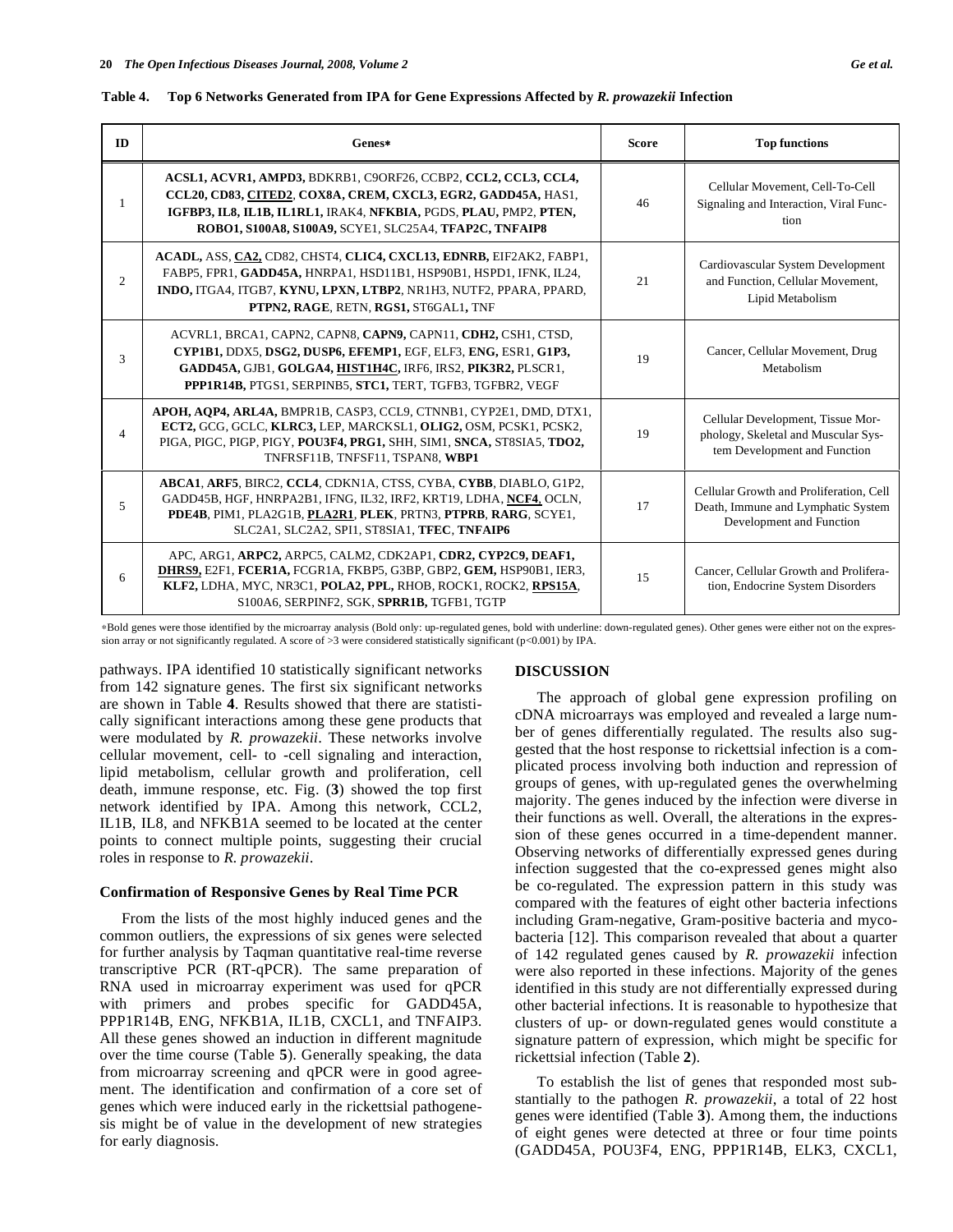

**Fig. (3).** A representative of networks of genes regulated after *R. prowazekii* infection. Twenty-five genes that were up-regulated (Red, the darker the higher induction) and one gene that was down-regulated (Green) in THP-1 cells were analyzed by Ingenuity Pathway Analysis (IPA) software. Other genes are those associated with the regulated genes.

|               | $C_T$ <sup>a</sup> (X $\pm$ SD) <sup>b</sup> and Fold Expression Change |      |                                      |       |                                      |       |                                      |      |                                      |      |
|---------------|-------------------------------------------------------------------------|------|--------------------------------------|-------|--------------------------------------|-------|--------------------------------------|------|--------------------------------------|------|
| Gene          | <b>T1</b>                                                               |      | <b>T4</b>                            |       | T8                                   |       | <b>T18</b>                           |      | <b>T24</b>                           |      |
| 18S rRNA $^d$ | $26.16 \pm 2.41$<br>$25.71 \pm 0.20$                                    |      | $29.86 \pm 0.23$<br>$23.64 \pm 0.19$ |       | $23.20 \pm 0.10$<br>$21.32 \pm 0.20$ |       | $27.03 \pm 0.24$<br>$25.88 \pm 0.19$ |      | $22.42 \pm 0.19$<br>$23.58 \pm 0.18$ |      |
| GADD45A       | $32.96 \pm 0.44$<br>$33.40 \pm 0.20$                                    | 1.88 | $36.20 \pm 0.37$<br>$32.62 \pm 0.63$ | 6.25  | $32.53 \pm 0.26$<br>$32.43 \pm 0.20$ | 3.43  | $34.96 \pm 0.19$<br>$36.05 \pm 0.40$ | 4.63 | $34.60 \pm 0.71$<br>$34.14 \pm 0.58$ | 2.17 |
| PPP1R14 B     | $36.26 \pm 1.36$<br>$36.32 \pm 1.46$                                    | 1.42 | $38.95 \pm 1.37$<br>$33.83 \pm 0.29$ | 2.17  | $34.40 \pm 0.78$<br>$34.21 \pm 0.29$ | 3.23  | $36.22 \pm 0.69$<br>$37.40 \pm 0.18$ | 5.01 | $33.60 \pm 0.35$<br>$33.63 \pm 0.24$ | 2.28 |
| <b>ENG</b>    | $33.64 \pm 1.21$<br>$33.09 \pm 0.30$                                    | 0.93 | $37.38 \pm 0.98$<br>$32.48 \pm 0.40$ | 2.50  | $31.56 \pm 0.02$<br>$32.10 \pm 1.13$ | 5.35  | $33.56 \pm 0.35$<br>$33.34 \pm 0.37$ | 1.91 | $31.50 \pm 0.38$<br>$31.28 \pm 0.15$ | 1.92 |
| NFKB1A        | $26.15 \pm 0.07$<br>$26.63 \pm 0.08$                                    | 1.91 | $27.38 \pm 0.22$<br>$27.22 \pm 0.10$ | 66.72 | $26.11 \pm 0.15$<br>$25.78 \pm 0.15$ | 2.93  | $26.47 \pm 0.08$<br>$27.36 \pm 0.23$ | 4.11 | $25.45 \pm 0.17$<br>$26.00 \pm 0.06$ | 0.73 |
| IL1B          | $33.27 \pm 0.68$<br>$32.82 \pm 0.22$                                    | 1.00 | $33.75 \pm 0.09$<br>$31.27 \pm 0.31$ | 13.36 | $32.43 \pm 0.27$<br>$34.18 \pm 0.22$ | 12.38 | $30.29 \pm 0.19$<br>$30.37 \pm 0.11$ | 2.35 | $30.75 \pm 0.66$<br>$32.12 \pm 0.37$ | 1.29 |
| CXCL1         | $32.05 \pm 0.34$<br>$31.75 \pm 0.38$                                    | 1.11 | $33.22 \pm 0.36$<br>$32.35 \pm 0.67$ | 40.79 | $30.83 \pm 0.38$<br>$33.35 \pm 0.13$ | 21.11 | $30.32 \pm 0.26$<br>$31.22 \pm 0.29$ | 4.14 | $28.68 \pm 0.39$<br>$30.03 \pm 0.21$ | 1.27 |
| TNFAIP3       | $36.31 \pm 0.61$<br>$35.95 \pm 0.30$                                    | 1.06 | $37.18 \pm 0.15$<br>$37.31 \pm 0.88$ | 81.57 | $36.38 \pm 0.07$<br>$37.90 \pm 0.42$ | 10.56 | $37.87 \pm 0.19$<br>$39.18 \pm 0.13$ | 5.50 | $35.60 \pm 0.81$<br>$36.37 \pm 0.46$ | 0.85 |

**Table 5. Quantitative Real-Time PCR for Selected Host Response Genes** 

 ${}^aC_T$  represents the cycle number at which a significant increase in fluorescence signal above a threshold signal (horizontal zero line) can first be detected.

X and SD, average and standard deviation values.

<sup>c</sup>Using the comparative  $(\Delta \Delta C_T)$  method.

<sup>d</sup>Internal control.